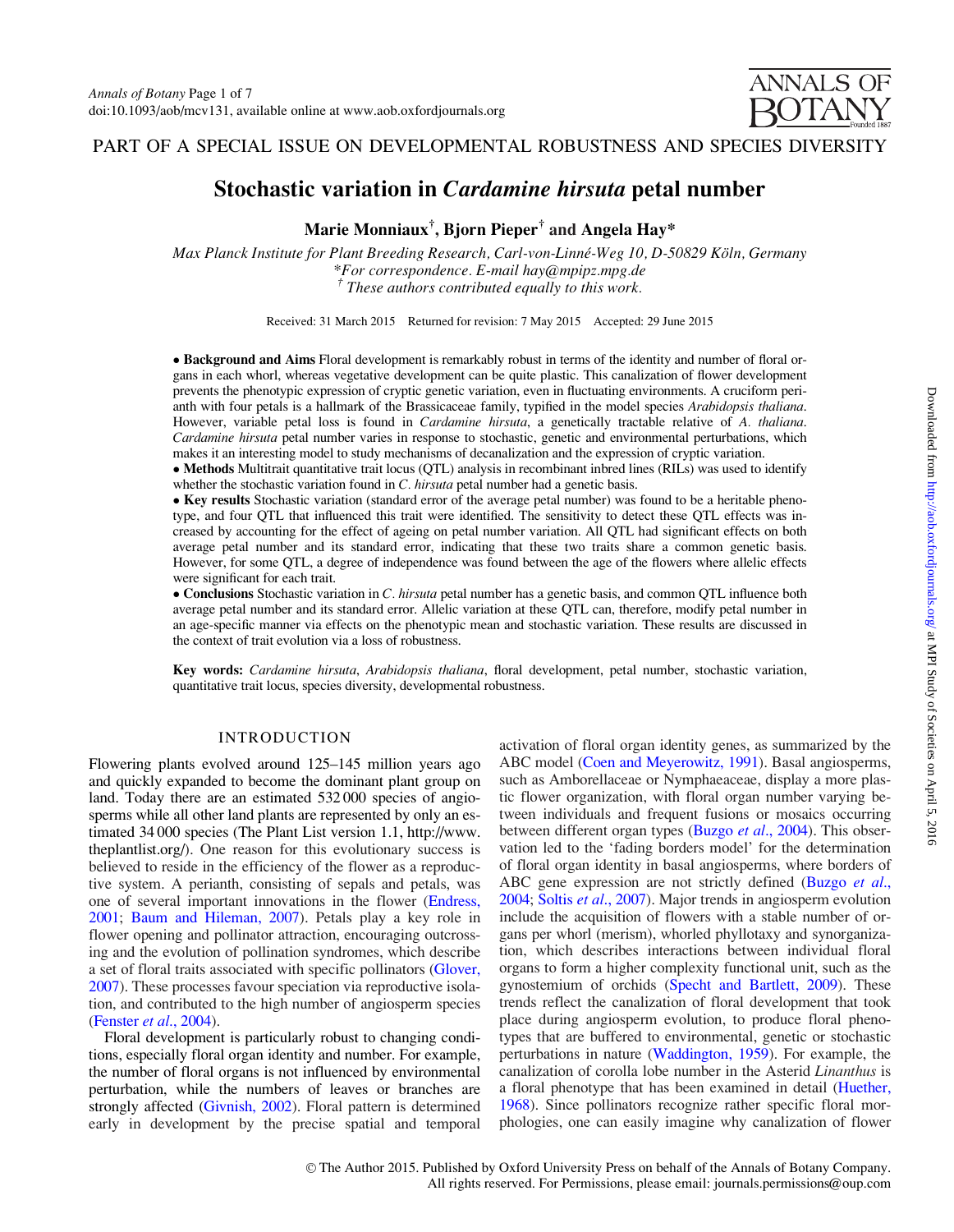development could have been under positive selection during evolution.

Canalization is the process by which phenotypic variation under a given perturbation is reduced, for example due to suppression of the expression of genetic variation [\(Gibson and](#page-5-0) [Dworkin, 2004](#page-5-0)). As such, cryptic genetic variation can accumulate in developmental pathways without a deleterious effect since the phenotypic output is buffered [\(Flatt, 2005;](#page-5-0) [Felix and](#page-5-0) [Wagner, 2008\)](#page-5-0). Robustness-conferring genes are hypothesized to buffer the output of developmental pathways by affecting the variance of a trait but not its phenotypic mean ([Felix and](#page-5-0) [Barkoulas 2012\)](#page-5-0). Cryptic genetic variation can be revealed by strong perturbations, such as inhibition of Hsp90 (heat shock protein 90) chaperone function, or high environmental stresses such as heat shocks ([Rutherford and Lindquist, 1998;](#page-6-0) [Queitsch](#page-6-0) et al[., 2002](#page-6-0); [Cowen and Lindquist, 2005](#page-5-0)). The phenotypic expression of this genetic variation is then exposed to natural selection, and advantageous mutations can be fixed in natural populations [\(Rohner](#page-6-0) et al., 2013), which provides a molecular framework for the paradox of having robust and evolvable morphological traits ([Waddington, 1959;](#page-6-0) [Flatt, 2005;](#page-5-0) [Felix and](#page-5-0) [Wagner, 2008\)](#page-5-0). There are different degrees of robustness; the Caenorhabditis elegans vulva cell patterning is strongly robust to perturbations with an error frequency of around  $10^{-3}$  in isogenic lines [\(Felix and Wagner, 2008\)](#page-5-0), whereas constancy of a pentamerous corolla in Linanthus had an error rate of 2 % in natural populations [\(Huether, 1968\)](#page-5-0). In contrast to this, some developmental processes are considered plastic (i.e. uncanalized) and vary considerably in response to environmental, genetic or stochastic variation [e.g. the number of flowers produced by A. thaliana plants, or wing pigmentation in some butterflies [\(Brakefield](#page-5-0) et al., 1996; [Pigliucci, 1998;](#page-6-0) Hall [et al](#page-5-0)., [2007\)](#page-5-0)].

Petal number variation is a derived feature of Cardamine hirsuta flowers, and evolved from a robust petal number of four in the Brassicaceae ([Endress, 1992](#page-5-0); Hay et al[., 2014](#page-5-0)). Therefore, understanding the genetic basis for petal number variation in C. hirsuta may provide evidence for trait evolution via a loss of robustness. In this work, we addressed whether we could identify a genetic basis for the stochastic variation in petal number found in recombinant inbred lines (RILs) generated from a cross between two C. hirsuta accessions that differed in average petal number. We used multitrait quantitative trait locus (QTL) analysis to identify genomic regions affecting the average petal number and its standard error, either for the whole plant or for groups of four consecutive flowers. We found a considerable heritability for stochastic variation and identified four QTL that influenced both average petal number and its standard error. Our results suggest that evolutionary change has shifted C. hirsuta petal number outside of a buffered zone such that allelic variation at these QTL affects both the phenotypic mean and stochastic variation.

## MATERIALS AND METHODS

## Plant material and growth conditions

The *Cardamine hirsuta*  $Ox \times Wa$  RIL population and the founding accessions Oxford (Ox) and Washington (Wa) have been described previously (Hay et al[., 2014\)](#page-5-0). Plants were grown in a controlled environment room under 16/8 h photoperiod (day/night) at  $22 \degree C/20 \degree C$ , respectively. Seeds were sown on a moist peat: vermiculite mixture (2:1) in  $7 \times 7$  cm pots and subsequently stratified at  $4^{\circ}$ C in the dark for 10 d before transferring the pots to the growth room.

## Petal number quantification

Three replicates of each RIL were quantified for petal number in each of the first 24 flowers to develop on the main inflorescence or on all flowers when <24 flowers were produced. Flowers were removed from the plant when they opened, and petal number was counted using a dissecting microscope. The average petal number per plant was calculated, and both the mean petal number per RIL and the standard error of this mean were used as phenotypes for QTL analysis. Additionally, average petal number was calculated in non-overlapping bins of four flowers per plant, and the mean petal number for each bin per RIL, as well as the standard error of this mean, were used as phenotypes for QTL analysis. The standard error was chosen as a measure of stochastic variation rather than the more traditional coefficient of variance (CV) because the average petal numbers per plant were often close to 0, and at these values the CV is particularly sensitive to small changes in average and tends to approach infinity. We used the Levene's statistic as an additional measure of stochastic variation (Hall et al[., 2007\)](#page-5-0). We calculated the Levene's statistic per plant as the absolute difference between the average petal number and the mean per RIL, divided by the mean per RIL.

## Multitrait QTL analysis on recombinant inbred lines

Statistical analysis was done using R version 3.1 except phenotypic analysis and multitrait QTL analysis, which were performed using Genstat 16th edition ([VSN International, 2013\)](#page-6-0). Broad-sense heritabilities  $(H^2)$  were calculated according to the implementation in Genstat: 1 – [(non-genetic (within RIL) variance/number of plants per RIL)/genetic (between RILs) variance component], where the variance components are estimated by fitting a mixed model with RIL as a random term. Multitrait QTL analysis is based on fitting a mixed model where the QTL are fixed effects and the genotypes are random effects. Genetic predictors were calculated with no more than 2 cM between them from the C. hirsuta genetic map (Hay et al[., 2014\)](#page-5-0). The mean per RIL of the average petal number over 24 flowers per plant was analysed together with  $(a)$  the standard error of this mean, and (b) the mean Levene's statistic per RIL. Additionally, the mean average petal numbers of non-overlapping bins of four flowers, and the accompanying standard errors, were analysed together as 12 traits. For this analysis, the standard errors of bins covering flowers 17–20 and 21–24 were eventually excluded because no significant QTL effects were detected. A simple interval mapping scan was followed by several composite interval mapping scans during which cofactors were either added or removed until no further improvement could be made. The resulting set of co-factors was used to fit a final multitrait QTL model to determine the allelic effects and the variance explained by these effects.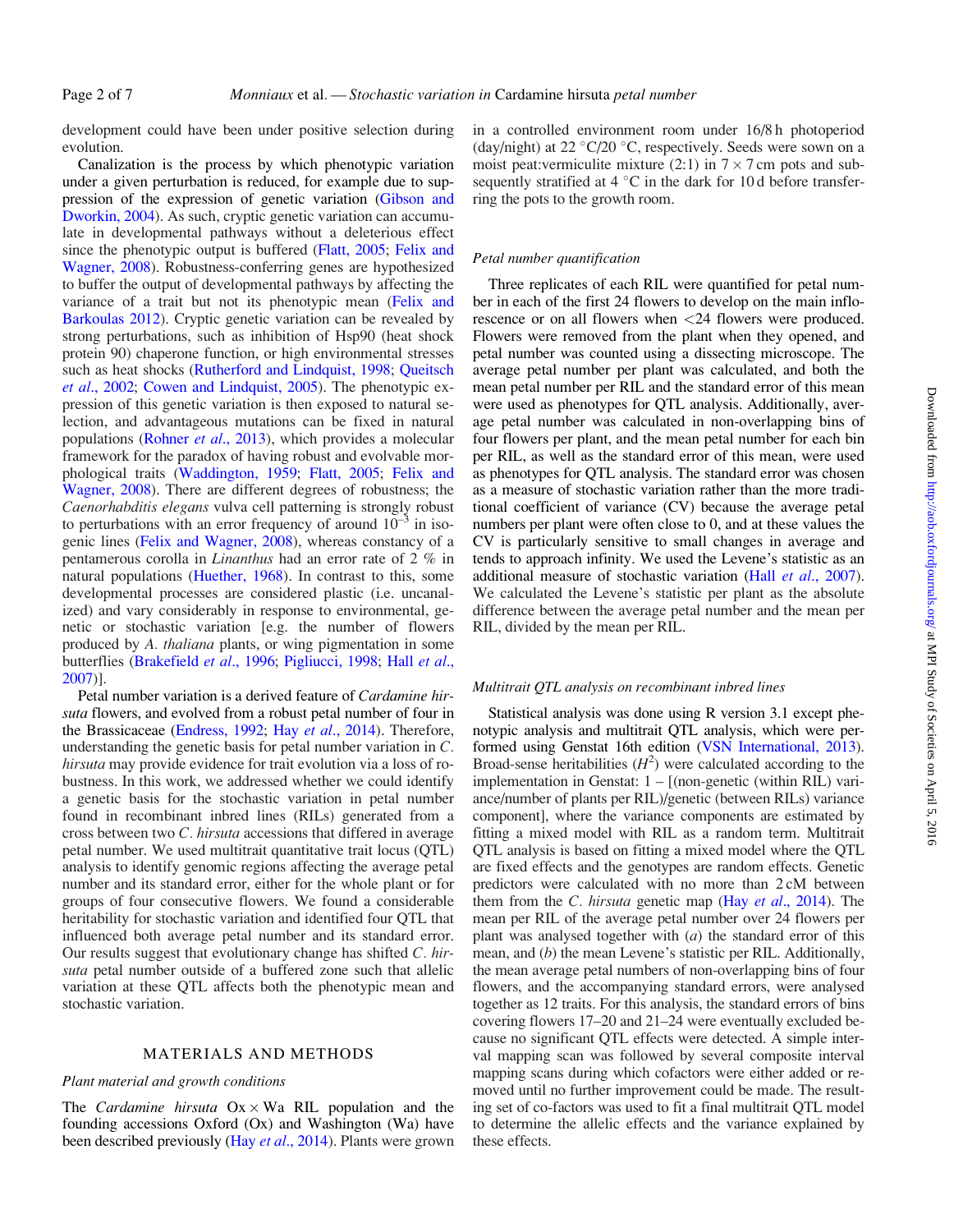## RESULTS

## <span id="page-2-0"></span>Cardamine hirsuta petal number variation

Petal number in C. hirsuta varies (1) at different scales and (2) in response to different perturbations. (1) As a derived character, C. hirsuta petal number varies at the between-species scale from related species in the Brassicaceae with four petals (Hay [et al](#page-5-0)., [2014](#page-5-0)). At the within-species scale, we find natural variation in C. hirsuta petal number in different accessions [\(Pieper](#page-6-0) et al., [2015](#page-6-0)). At the scale of the individual plant, petal number varies between isogenic individuals and between the different flowers produced by a single plant (Fig. 1A, B). However, the extent to which the genetic basis for this trait variation is shared across scales is unknown. (2) *Cardamine hirsuta* petal number is responsive to different types of genetic, environmental and stochastic variation. First, both natural and induced genetic variation causes petal number to vary in C. hirsuta [\(Pieper](#page-6-0) et al., [2015](#page-6-0)). For example, allelic variation between the Ox and Wa accessions causes a difference in average petal number (Fig. 1B). Secondly, environmental variation, such as changing ambient temperature, causes petal number to vary between isogenic individuals (Pieper et al[., 2015\)](#page-6-0). Thirdly, stochastic variation causes variation in petal number between isogenic individuals in a constant environment (Fig. 1B). Ageing is an important factor that



FIG. 1. Cardamine hirsuta petal number variation. (A) Representative C. hirsuta flowers showing petal number variation from zero to four. (B) Average petal number of the Ox and Wa (as indicated in the key) accessions plotted according to flower position along the main inflorescence. Error bars show s.e.m. ( $n = 15$ ) plants). (C) Distribution of average petal number in the  $Ox \times Wa$  RIL population. Average petal numbers for the founder accessions are displayed as blue (Ox) and red (Wa) triangles. (D) Distribution of the s.e.m. for average petal number in the  $Ox \times Wa$  RIL population plotted according to average petal number. The Loess regression curve is shown in red.

contributes to variation around the mean petal number for an individual plant, such that early-emerging flowers generally have a higher petal number than late-emerging ones along the main stem (Fig. 1B). However, petal number also varies between isogenic individuals at the same flower position (within the Ox or Wa accessions for instance, Fig. 1B), and this stochastic variation is considerable [e.g. the average standard error of the mean (s.e.m.) petal number for Ox is 0.34, where average petal number is 1.52].

#### Multitrait QTL analysis for average petal number and its stochastic variation

The phenotypic distribution for average petal number in the  $Ox \times Wa$  RIL population covered the entire range of possible values from zero to four, thereby showing considerable transgression beyond the petal numbers of the founding strains (Fig. 1C). The broad-sense heritability  $(H^2)$  of the average petal number was very high at 0.86 ([Table 1\)](#page-3-0). Taken together, this indicates that average petal number is a quantitative trait with a strong genetic basis in C. hirsuta. The stochastic variation in petal number, as determined by the s.e.m. of three replicates of each RIL, showed a non-linear relationship with average petal number. The stochastic variation was largest and showed the greatest variation for plants having an average petal number around two while it diminished when petal number approached both zero and four (Fig. 1D). This reflects two constraints: the obvious constraint of zero petals and a developmental constraint such that petal number does not exceed four petals. The  $H<sup>2</sup>$  of the stochastic variation in petal number was estimated using an alternative measure of stochastic variation: the Levene's statistic, because the s.e.m. was not suited for this purpose (see [Table 1\)](#page-3-0). The  $H^2$  of the stochastic variation was considerable at 0.58, indicating that this trait also has a genetic basis in  $C$ . hirsuta. These findings indicated that both traits, average petal number and stochastic variation, are likely to be influenced by QTL.

To investigate whether common or independent QTL affected each trait, we performed multitrait QTL analysis of average petal number and s.e.m. per RIL [\(Fig. 2A](#page-3-0)). We identified five QTL; each QTL affected average petal number and two of them also affected stochastic variation [\(Fig. 2](#page-3-0)A; [Table 1](#page-3-0)), indicating that both traits share a common genetic basis. We obtained similar results when we used the Levene's statistic as an alternative measure of stochastic variation, suggesting that this trait is reliably phenotyped by either statistical measure [\(Table 1](#page-3-0); [Supplementary Data Fig. S1](http://aob.oxfordjournals.org/lookup/suppl/doi:10.1093/aob/mcv131/-/DC1)). A QTL on the top of chromosome 8 had the largest effect on average petal number (–0.94 petals for a homozygous substitution of Ox alleles with Wa alleles) and explained most of the variance for this trait  $(22.1\%)$ , but this QTL did not affect stochastic variation [\(Table 1\)](#page-3-0). Two QTL with the second and third largest effects on average petal number also affected stochastic variation (QTL on chromosomes 2 and 5, [Table 1](#page-3-0)). The effects of both QTL were of opposite sign for both traits: the Wa allele increased average petal number and decreased stochastic variation.

We considered that QTL effects on stochastic variation might also depend on flower position based on the relationships between petal number and flower position (Fig. 1B), and between stochastic variation and petal number (Fig. 1D). To test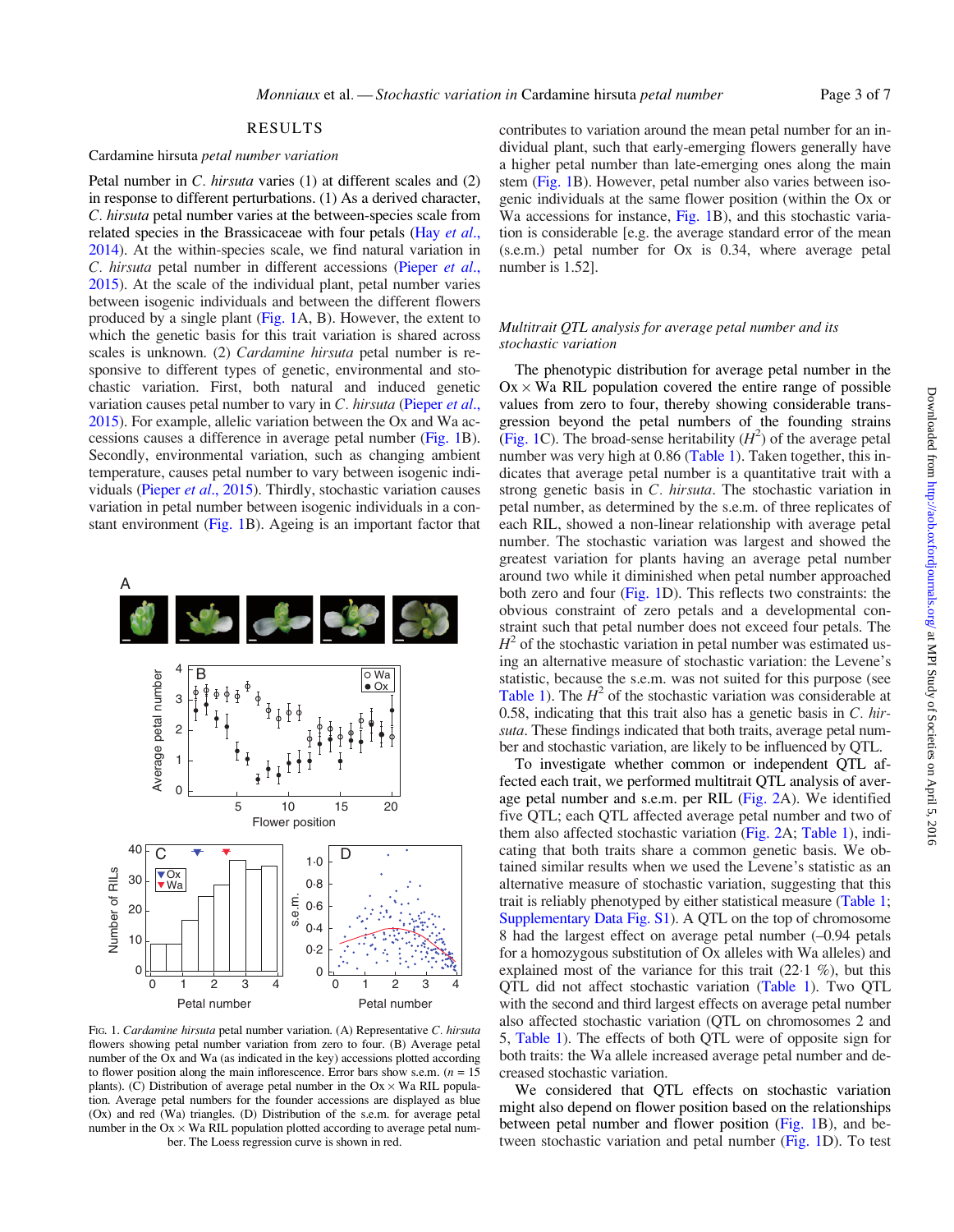<span id="page-3-0"></span>

| Trait  | Population mean | $H^2$ | Chr2.4.7 cM  | Chr4, 93.9 cM            | Chr5. $11.15$ cM         | Chr <sub>5</sub> . $61.0 \text{ cM}$ | Chr8. 0·0 cM             |
|--------|-----------------|-------|--------------|--------------------------|--------------------------|--------------------------------------|--------------------------|
| muPN   | 2.48            | 0.86  | 0.76(14.5)   | $-0.52(6.8)$             | 0.40(4.1)                | 0.55(7.7)                            | $-0.94(22.1)$            |
| s.e.m. | 0.25            |       | $-0.33(2.7)$ |                          | $\overline{\phantom{a}}$ | $-0.41(4.2)$                         | $\overline{\phantom{0}}$ |
| LS     | 0.39            | 0.58  | $-0.29(2.1)$ | $\overline{\phantom{0}}$ | $\qquad \qquad$          | $-0.34(2.8)$                         | $\qquad \qquad -$        |

TABLE 1. Summary of QTL analysis for mean petal number, standard error and Levene's statistic over 24 flowers

QTL effects are shown for homozygous substitution of Ox alleles with Wa alleles.

The percentage of variance explained by the respective QTL effect is provided in parentheses.

Non-significant effects are indicated by '–'.

muPN, average petal number of up to 24 flowers per plant; s.e.m., standard error of the mean muPN per RIL; LS, Levene's statistic.

Broad-sense heritability  $(H^2)$  is estimated as the ratio of genetic variance to total phenotypic variance.

 $*H<sup>2</sup>$  is not calculated for the trait s.e.m. because it is problematic to estimate the genetic variance component.



FIG. 2. Multitrait QTL scans for mean average petal number and the s.e.m.  $(A, B)$  The upper panel shows the log-transformed test statistic  $[-\log_{10}(P)]$  plotted against genetic position. Chromosomes 1–8 are labelled on the x-axis and the significance threshold  $(\alpha = 0.05)$  is indicated by the horizontal red line. The lower panel represents significant allelic effects of the QTL, as a heat-map scale, on multiple traits indicated on the y-axis. QTL effects where the Wa allele reduces the trait are shown in blue and those where the Wa allele increases the trait in yellow-red. Darker shades represent stronger effects. Analysis of the mean per RIL of petal number averaged over up to 24 flowers per plant and the s.e.m. are shown in (A). Analysis of means per RIL of petal number averaged in non-overlapping bins of four consecutive flowers per plant and the respective s.e.m. are shown in (B). The numbers in the trait names show the range of flower positions covered by the respective bins, where 1 is the first flower to develop on a plant.

this hypothesis, multitrait QTL analysis was performed on average petal numbers of non-overlapping bins of four flowers and the respective s.e.m. We found the five QTL detected previously plus one additional QTL on chromosome 6 (Fig. 2B). Each QTL affected average petal number over at least three consecutive bins (12 flowers). The strength of the effects and the variance explained by them varied slightly during inflorescence development and tended to be largest for flowers 5–8 or 9–12 [\(Table 2](#page-4-0)).

Four of the detected QTL were also found to affect stochastic variation using this phenotyping approach, including the two QTL found previously. The effects on stochastic variation were only significant for a maximum of two consecutive bins (eight flowers), and no significant effects on stochastic variation were observed for flowers at positions higher than 16; therefore, these flowers were excluded from the analysis. For the QTL on chromosomes 2 and 8, we observed the largest effect on both stochastic variation and average petal number for flower bin 5–

8. However, this association was uncoupled for the QTL on chromosomes 5 and 6. On chromosome 5, we found QTL effects on stochastic variation for flower bins 1–8, while the strongest effects of this QTL on petal number were for flower bins 9–16. Similarly, the QTL on chromosome 6 had significant effects on stochastic variation for flower bin 13–16 while its effects on average petal number were only significant for flower bins 1–12. These results indicate that although there is a strong genetic correlation between average petal number and stochastic variation, the effects on both traits are independent to some degree.

#### DISCUSSION

#### The genetic basis of stochastic variation in petal number

Here, we show that both average petal number and its stochastic variation vary in C. hirsuta RILs, and that both types of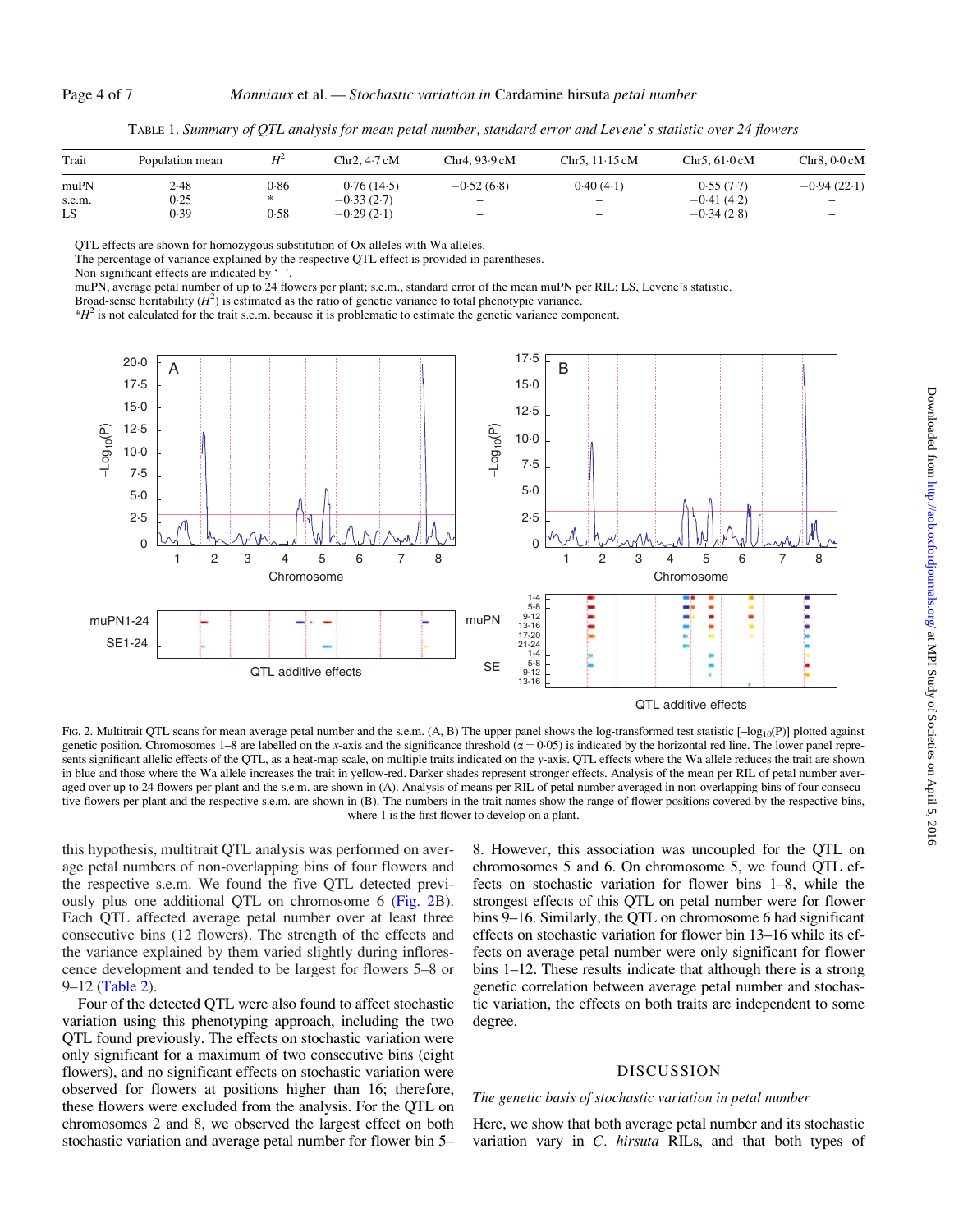<span id="page-4-0"></span>

| Trait          | Population mean | Chr2. 8.1 cM             | Chr4.93.9cM  | Chr5.7.8cM | Chr5.61.0cM  | Chr <sub>6</sub> . $87.7 \text{ cM}$ | Chr8.0.0cM    |
|----------------|-----------------|--------------------------|--------------|------------|--------------|--------------------------------------|---------------|
|                |                 |                          |              |            |              |                                      |               |
| muPN $1-4$     | 2.78            | 0.68(11.7)               | $-0.42(4.3)$ | 0.48(5.8)  | 0.46(5.2)    | 0.30(2.2)                            | $-0.84(18.0)$ |
| muPN $5-8$     | 2.52            | 0.74(13.9)               | $-0.56(7.8)$ | 0.42(4.2)  | 0.48(5.5)    | 0.24(1.3)                            | $-0.92(21.6)$ |
| muPN $9-12$    | 2.24            | 0.70(12.4)               | $-0.48(6.0)$ | 0.32(2.7)  | 0.62(9.5)    | 0.48(5.7)                            | $-0.84(18.0)$ |
| muPN $13-16$   | 2.28            | 0.82(17.2)               | $-0.44(5.0)$ | 0.24(1.6)  | 0.58(8.3)    |                                      | $-0.78(15.5)$ |
| muPN 17-20     | 2.25            | 0.64(10.4)               | $-0.42(4.3)$ |            | 0.44(4.8)    |                                      | $-0.50(6.1)$  |
| muPN $21-24$   | 2.00            | $\overline{\phantom{0}}$ | $-0.58(8.1)$ | 0.46(5.1)  |              |                                      | $-0.78(14.9)$ |
| s.e.m. $1-4$   | 0.31            | $-0.32(2.5)$             |              |            | $-0.40(3.9)$ |                                      |               |
| s.e.m. $5-8$   | 0.40            | $-0.42(4.6)$             |              |            | $-0.46(5.1)$ |                                      | 0.56(8.0)     |
| s.e.m. $9-12$  | 0.40            | $\overline{\phantom{0}}$ |              |            |              |                                      | 0.36(3.4)     |
| s.e.m. $13-16$ | 0.47            |                          |              |            |              | $-0.36(3.4)$                         |               |

TABLE 2. Summary of QTL analysis for mean petal number and standard error in non-overlapping bins of four flowers

QTL effects are shown for homozygous substitution of Ox alleles with Wa alleles.

The percentage of variance explained by the respective QTL effect is provided in parentheses.

Non-significant effects are indicated by '–'.

muPN, mean petal number of four flowers in the range indicated, where 1 is the first flower to develop on a plant; s.e.m., standard error of the respective mean petal number.

phenotypic expression are under genetic control. We found that a considerable proportion of the stochastic variation associated with average petal number has a genetic basis in the RIL population ( $H^2 = 0.58$ ), but only a fraction of this could be attributed to detected QTL effects. We identified four QTL that affected both average petal number and its standard error, indicating that the mean and uniformity of this trait share a common genetic basis. However, the allelic effects of some QTL indicated that the uniformity of petal number could be modified independently of the average trait value. Thus, our genetic analysis of petal number variation in C. hirsuta provides evidence for a less well-explored type of genetic control that leads to differences in not only the phenotypic mean but also its stochastic variation between genotypes.

Our estimation that at least half of the stochastic variation associated with average petal number in  $C$ . hirsuta can be attributed to genetic control is higher than previous studies of stochastic trait variation (Hall et al[., 2007\)](#page-5-0). However, the amount of variance explained by our QTL model is more similar to the trait heritabilities reported previously (Hall [et al](#page-5-0)., [2007\)](#page-5-0). An overestimation of the broad-sense heritability for stochastic variation in our study, and/or the contribution of nonadditive genetic effects and small effect QTL that were below our power to detect, are likely to explain this result. However, the most significant factor contributing to the missing heritability in our study probably comes from the developmental constraints imposed on the observable variation in stochastic noise for petal number. We found that the distribution of standard error was dependent on average petal number, with a maximum around two petals and minima at zero and four petals ([Fig. 1D](#page-2-0)). Therefore, in contrast to continuous traits, the variation in stochastic noise was highly constrained as average petal number moved towards four or zero.

## Developmental constraints on C. hirsuta petal number

Arabidopsis thaliana floral development produces a robust phenotype of four petals, which reflects the ancestral state in the Brassicaceae. For illustrative purposes, we can characterize this robustness in relation to activity of a petal development pathway such as microRNA regulation of the CUP-SHAPED COTYLEDONS 1 and 2 (CUC) transcription factors ([Rhoades](#page-6-0)

et al[., 2002\)](#page-6-0). Inducing very high pathway activity by the introduction of mir164-resistant CUC1 transgenes increases petal number beyond four, while inhibiting pathway activity by mir164 overexpression decreases petal number below four, but in wild-type plants petal number is buffered against normal pathway variation [\(Fig. 3](#page-5-0)A; Laufs et al[. 2004](#page-6-0); [Mallory](#page-6-0) et al., [2004](#page-6-0)). These induced variants shift mean petal number outside of the buffered zone, resulting in increased variance.

Evolutionary change in C. hirsuta floral development has produced a non-robust phenotype where petal number is no longer buffered against the normal variation of developmental pathways to a given perturbation [\(Fig. 3B](#page-5-0)). This natural variation in C. hirsuta petal number is one-sided with respect to the buffered trait value of four petals that exists in most crucifers, and petal numbers above four are only found in induced variants, similar to A. thaliana (A. Hay unpublished data). The four QTL that we identified in this study that influence stochastic variation in C. hirsuta petal number each had significant effects on the average trait value. Therefore, we do not suggest that these loci represent robustness genes, but rather that they comprise genetic variation that is available in C. hirsuta to alter the mean and variance of petal number. Therefore, these loci could also exist as cryptic genetic variation that is phenotypically suppressed in species such as A. thaliana with robust petal number.

The production of four petals in A. *thaliana* is regulated by the activity of a larger genetic network than the microRNAregulated CUC pathway. In brief, the genetic control of petal identity and establishment of the boundaries that demarcate petal position must also interface with pathways that control the size of the floral meristem, the outgrowth of lateral organs and the patterning of their polarity [\(Irish, 2008,](#page-5-0) and references therein; Eshed et al[., 2001;](#page-5-0) Benková et al., 2003; [Huang](#page-5-0) et al., [2012](#page-5-0); [Lampugnani](#page-6-0) et al., 2012). Identifying the genes underlying the QTL detected here will help us to understand which aspects of petal development were modified during evolution to produce petal number variation in C. hirsuta.

#### Evolutionary significance of petal number variation in C. hirsuta

Cardamine hirsuta is a predominantly selfing species ([Hay](#page-5-0) et al[., 2014](#page-5-0)) and we can view petal number variation in the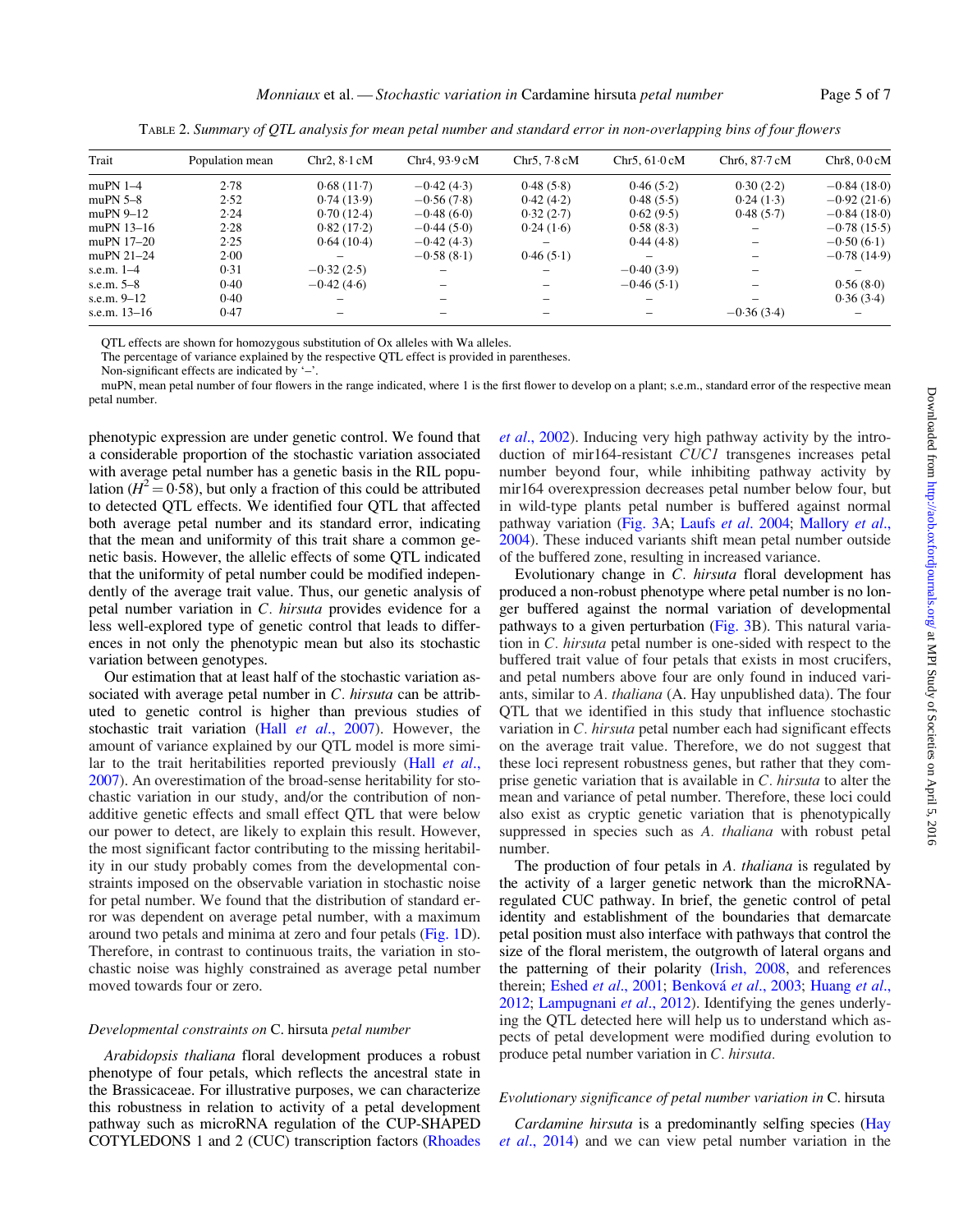<span id="page-5-0"></span>

FIG. 3. Schematic representation of trait evolution from a robust to non-robust state. (A) A stable petal number of four that is robust to a given perturbation is the ancestral character state in the Brassicaceae. Petal number is buffered within the normal range of developmental pathway activity, such that only very high or very low activity shifts the mean trait value outside the buffering zone and increases variance. (B) In comparison with most crucifers, C. hirsuta petal number is not buffered against the normal variation of developmental pathway activity in response to a given perturbation. As such, C. hirsuta shows a derived character state of petal number variation between zero and four. This could reflect an abbreviated buffering zone in C. hirsuta or a reduction in the normal range of C. hirsuta pathway activity such that it falls below the buffering zone found in most crucifers.

context of this evolutionary transition to self-compatibility. Petals help to open the floral bud, expose the receptive pistil to outcrossing and attract potential pollinators, and a reduction in petal size is frequently seen following the evolutionary loss of self-incompatibility mechanisms [\(Sicard and Lenhard, 2011\)](#page-6-0). This trend may reflect a relaxation on the selective pressure to maintain conspicuous petals in selfing species, and loss of robustness in petal number could reflect a similar relaxation and evolve by neutral drift. Alternatively, petal number variation may be a selected particularity of the selfing syndrome in C. hirsuta whereby four petals assist bud opening and provide an opportunity to outcross, while petal loss delays bud opening and provides reproductive assuredness by efficient selfing. In conclusion, we showed that QTL effects on variance and mean cannot be uncoupled in the species-specific trait of petal number variation in C. hirsuta. Our findings will inform future studies on the contribution of cryptic genetic variation to species diversity.

## SUPPLEMENTARY DATA

[Supplementary data](http://aob.oxfordjournals.org/lookup/suppl/doi:10.1093/aob/mcv131/-/DC1) are available online at [www.aob.oxford](www.aob.oxfordjournals.org)[journals.org](www.aob.oxfordjournals.org) and consist of [Figure S1:](http://aob.oxfordjournals.org/lookup/suppl/doi:10.1093/aob/mcv131/-/DC1) genome-wide multitrait QTL mapping scan for mean average petal number and Levene's statistic on flowers 1–24.

## ACKNOWLEDGEMENTS

We thank R. Melzer and G. Theissen for inviting us to contribute to this special issue, and J. Lempe for critical reading of the manuscript. This work was supported by the Biotechnology and Biological Sciences Research Council [grant no. BB/H01313X/1]; a Max Planck Society W2 Minerva Research Fellowship and a Royal Society University Research Fellowship to A.H.; and a European Molecular Biology Organization Long Term Fellowship to M.M.

#### LITERATURE CITED

- Baum DA, Hileman LC. 2007. A developmental genetic model for the origin of the flower. In: C Ainsworth, ed. Annual Plant Reviews Volume 20: Flowering and its Manipulation. Oxford: Blackwell Publishing Ltd, 1–27.
- Benková E, Michniewicz M, et al. 2003. Local, efflux-dependent auxin gradients as a common module for plant organ formation. Cell 115: 591–602.
- Brakefield PM, Gates J, Keys D, et al. 1996. Development, plasticity and evolution of butterfly eyespot patterns. Nature 384: 236–242.
- Buzgo M, Soltis PS, Soltis DE. 2004. Floral developmental morphology of Amborella trichopoda (Amborellaceae). International Journal of Plant Sciences 165: 925–947.
- Coen ES, Meyerowitz EM. 1991. The war of the whorls: genetic interactions controlling flower development. Nature 353: 31–37.
- Cowen LE, Lindquist S. 2005. Hsp90 potentiates the rapid evolution of new traits: drug resistance in diverse fungi. Science 309: 2185–2189.
- Endress PK. 1992. Evolution and floral diversity: the phylogenetic surroundings of arabidopsis and antirrhinum. International Journal of Plant Sciences 153: S106–S122.
- Endress PK. 2001. Origins of flower morphology. Journal of Experimental Zoology 291: 105–115.
- Eshed Y, Baum SF, Perea JV, Bowman JL. 2001. Establishment of polarity in lateral organs of plants. Current Biology 11: 1251–1260.
- Felix M-A, Barkoulas M. 2012. Robustness and flexibility in nematode vulva development. Trends in Genetics 28: 185–195.
- Felix M-A, Wagner A. 2008. Robustness and evolution: concepts, insights and challenges from a developmental model system. Heredity 100: 132–140.
- Flatt T. 2005. The evolutionary genetics of canalization. Quarterly Review of Biology 80; 287–316
- Fenster CB, Armbruster WS, Wilson P, Dudash MR, Thomson JD. 2004. Pollination syndromes and floral specialization. Annual Review of Ecology, Evolution, and Systematics 35: 375–403.
- Gibson G, Dworkin I. 2004. Uncovering cryptic genetic variation. Nature Reviews Genetics 5: 681–690.
- Givnish T. 2002. Ecological constraints on the evolution of plasticity in plants. Evolutionary Ecology 16: 213–242.
- Glover BJ. 2007. Understanding flowers and flowering. Oxford: Oxford University Press.
- Hall MC, Dworkin I, Ungerer MC, Purugganan M. 2007. Genetics of microenvironmental canalization in Arabidopsis thaliana. Proceedings of the National Academy of Sciences, USA 104: 13717–13722.
- Hay AS, Pieper B, Cooke E, et al. 2014. Cardamine hirsuta: a versatile genetic system for comparative studies. The Plant Journal 78: 1–15.
- Huang T, Lopez-Giraldez F, Townsend JP, Irish VF. 2012. RBE controls microRNA164 expression to effect floral organogenesis. Development 139: 2161–2169.
- Huether CAJ. 1968. Exposure of natural genetic variability underlying the pentamerous corolla constancy in Linanthus androsaceus ssp. androsaceus. Genetics 60: 123–146.
- Irish VF. 2008. The Arabidopsis petal: a model for plant organogenesis. Trends in Plant Science 13: 430–436.